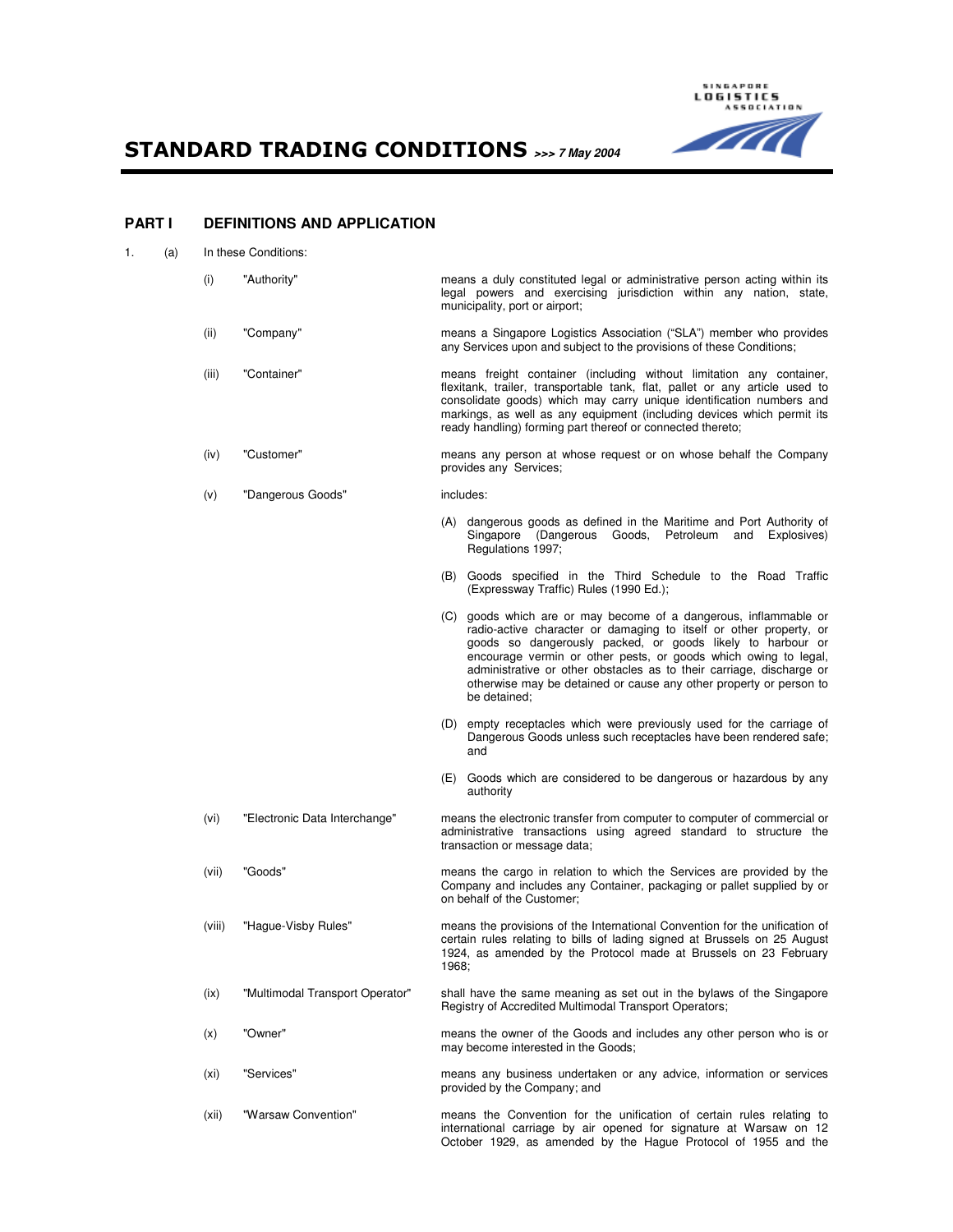Montreal Protocol of 1995.

| (xiii) | "Conditions" |  |                              |  |  |  | means the provisions set out herein including the "Rules Governing" |
|--------|--------------|--|------------------------------|--|--|--|---------------------------------------------------------------------|
|        |              |  | Electronic Data Interchange" |  |  |  |                                                                     |

- (b) Where applicable, words importing the singular include the plural and vice versa; words importing a gender includes every gender and references to persons include bodies corporate and unincorporate.
- (c) Clause headings are inserted for convenience of reference only and shall be ignored in the interpretation of these Conditions.
- (d) Any reference to any statute shall be deemed also to refer to any statutory modification or re-enactment thereof or any statutory instrument, order or regulation made thereunder or under such re-enactment.
- 2. (a) Any Services or activities provided by the Company, whether gratuitously or otherwise, shall be subject to these conditions which are deemed to be incorporated into any agreement or arrangement between the Company and its Customer, and which are also deemed to prevail over any conditions of contract of the Customer.
	- (b) In respect of any agreement or arrangement between the Company and its Customer for the provision of any Services to which these Conditions apply that is effected by means of Electronic Data Interchange, the provisions set out in the "Rules Governing Electronic Data Interchange" annexed to these Conditions shall, unless otherwise expressly agreed, apply and shall be deemed to form part of these Conditions.
	- (c) Without prejudice to Clause 2(a) above,
		- (i) the provisions of Part II hereunder shall apply to all Services provided by the Company whether as agent or principal;
		- (ii) the provisions of Part III shall apply only to the extent that the Services are provided by the Company as agent. In the event of any inconsistencies between any provisions in Part III and those in Part II, the provisions in Part II shall apply to the extent that they are not inconsistent with those in Part III; and
		- (iii) the provisions of Part IV shall apply only to the extent that the Services are provided by the Company as principal. In the event of any inconsistencies between any provisions in Part IV and those in Part II, the provisions in Part II shall apply to the extent that they are not inconsistent with those in Part IV.
	- (d) If any legislation is compulsorily applicable to any Services, these conditions shall as regards such Services be read as subject to such legislation and nothing in these Conditions shall be construed as a surrender by the Company of any of its rights or immunities or as an increase of any of its responsibilities or liabilities under such legislation. If any part of these Conditions is repugnant to such legislation to any extent such part shall as regards such Services be void to that extent but no further.
	- (e) Subject to (d) above, where a "bill of lading" or "waybill" is issued by or on behalf of the Company and provides that the Company contracts as carrier, the provisions set out in such document shall be paramount in so far as such provisions are inconsistent with these Conditions.
	- (f) Every variation, cancellation or waiver of these Conditions or any part thereof must be in writing signed by a Director of the Company. Notice is hereby given that no other person has or will be given any authority whatsoever to agree to any variation, cancellation or waiver of these Conditions.
- 3. All Services are provided by the Company as agents except in one or more of the following circumstances where the Company acts as principal:
	- (a) where the Company performs any carriage, handling or storage of Goods but only to the extent that the carriage is performed by the Company itself or its servants and the Goods are in the actual custody and control of the Company or its servants;
	- (b) where the Company contracts with its Customers as a Multimodal Transport Operator; or
	- (c) to the extent that the Company expressly agrees in writing to act as a principal.
- 4. Without prejudice to the generality of Clause 3,
	- (a) the charging by the Company of an inclusive price for any Services shall not in itself determine that the Company is acting as an agent or a principal in respect of such Services;
	- (b) the supplying by the Company of their own or leased equipment and/or facilities, shall not in itself determine that the Company is acting as an agent or a principal in respect of such Services;
	- (c) the Company acts as an agent where the Company procures the issue of a bill of lading or other document evidencing a contract of carriage between a person, other than the Company, and the Customer or Owner; and
	- (d) the Company acts as an agent and never as a principal when providing Services in respect of or relating to customs requirements, taxes, licences, consular documents, certificates of origin, inspection, certificates and other services similar or incidental thereto.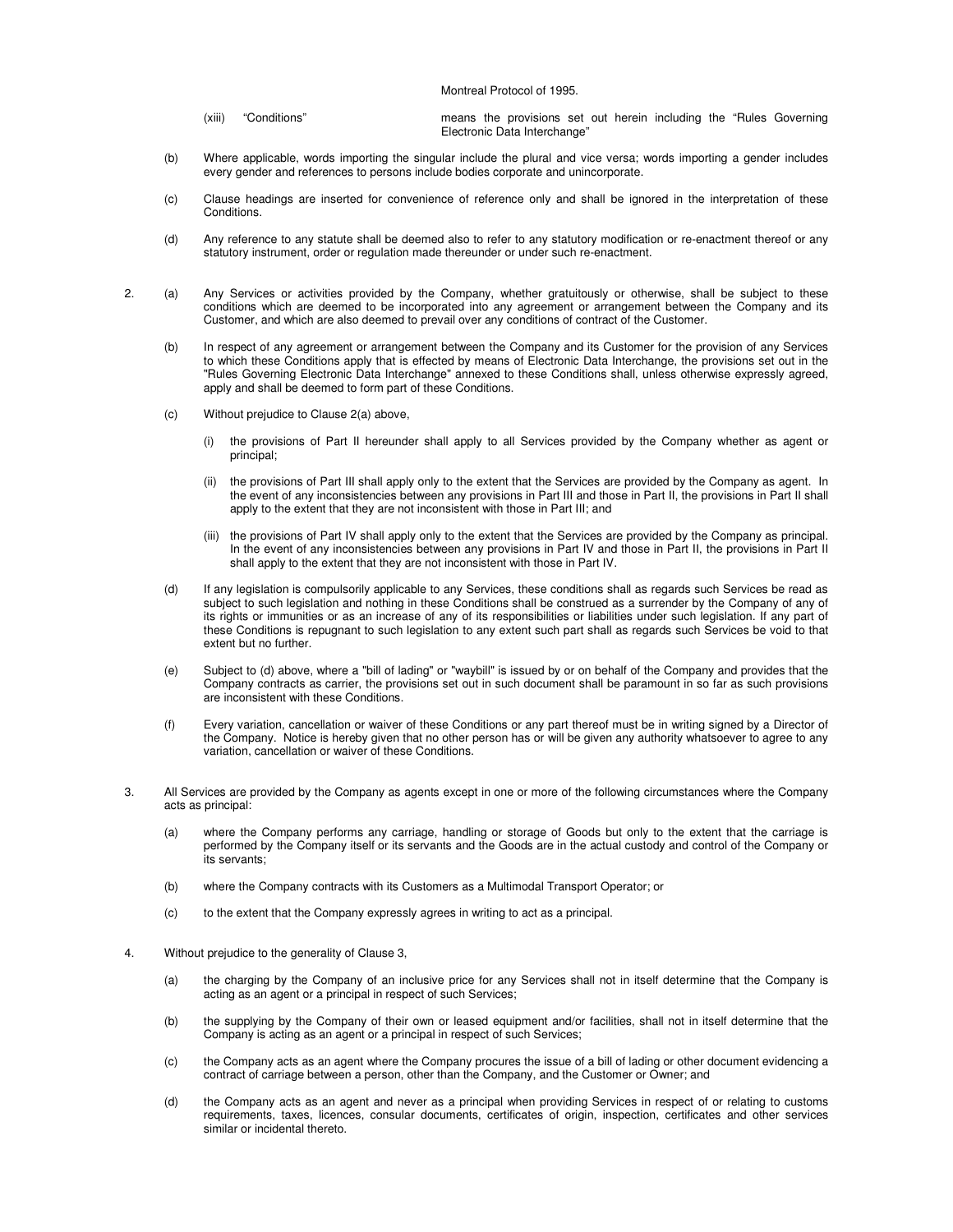# **PART II GENERAL CONDITIONS**

### **Obligations of the Customer**

- 5. The Customer warrants that he is either the Owner or the authorised agent of the Owner of the Goods, and that he is authorised to accept and is accepting these Conditions not only for himself but also as agent for and on behalf of the Owner of the Goods.
- 6. The Customer warrants that he has reasonable knowledge of matters affecting the conduct of his business, including but not limited to the terms of sale and purchase of the Goods and all other matters relating thereto.
- 7. The Customer shall give to the Company sufficient and executable instructions.
- 8. The Customer warrants that the description and particulars of the Goods are complete, accurate and correct.
- 9. Unless the Company has agreed in writing to pack the Goods, the Customer warrants that the Goods are properly and sufficiently prepared, packed, stowed, labelled and/or marked, and that the preparation, packing, stowage, labelling and marking are appropriate to any operations or transactions affecting the Goods and in particular to withstand the ordinary risks of handling, storage and carriage.
- 10. The Customer warrants that where the Company receives the Goods from the Customer already stowed in or on a Container or any other device constructed for the carriage of goods (each hereafter individually referred to as "the transport unit"), the transport unit is in good condition, and is suitable for the carriage of the Goods to the intended destination.
- 11. The Customer warrants that it has complied with all laws and regulations relating to the nature, condition, packing, handling, storage and carriage of the Goods.

### **Special Instructions, Goods and Services**

- 12. (a) Unless otherwise previously agreed in writing, the Customer shall not deliver to the Company or cause the Company to deal with or handle Dangerous Goods.
	- (b) If the Customer delivers to the Company or causes the Company to deal with or handle Dangerous Goods in breach of Clause 12(a) above, the Company shall not be liable for any loss or damage whatsoever caused by or to the Dangerous Goods and the Customer shall defend, indemnify and hold harmless the Company against all penalties, claims, liabilities (whether civil, criminal or otherwise), damages, costs and expenses whatsoever arising in connection with or incidental to such loss or damage, and the Dangerous Goods may without notice be destroyed or otherwise dealt with at the sole discretion of the Company or any other person in whose custody they may be at the relevant time without compensation to and at the cost of the Customer.
	- (c) If the Company agrees in writing to accept Dangerous Goods and subsequently, in the sole opinion of the Company, (i) they are deemed to constitute a risk to other goods, property, life or health or (ii) owing to legal, administrative or other obstacles whether as to their carriage, discharge or otherwise they may be detained or cause any other property or person to be detained, they may without notice be destroyed or otherwise dealt with at the expense of the Customer or Owner without compensation or any liability whatsoever attaching to the Company.
- 13. No insurance will be effected except upon express instructions given in writing by the Customer and all such insurances effected by the Company are subject to the usual exceptions and conditions of the policies of the insurance company or underwriters taking the risk. Unless otherwise agreed in writing, the Company shall not be under any obligation to effect a separate insurance on each consignment but may declare it on any open or general policy held by the Company. Should the insurers dispute their liability for any reason whatsoever the insured shall have recourse against the insurers only and the Company shall not be under any responsibility or liability whatsoever in relation thereto notwithstanding that the premium upon the policy may not be at the same rate as that charged by the Company or paid to the Company by its Customers. The Company acts solely as agent for the Customer in effecting insurance and does so subject to the limits of liability contained in clauses 29 and 30 herein notwithstanding that loss or damage was caused by the Company's negligence or default including any failure to place any insurance or the appropriate insurance.
- 14. Except in accordance with express instructions previously received in writing and accepted in writing by the Company, the Company shall not be obliged to make any declaration for the purposes of any statute, convention or contract as to the nature or value of any Goods or as to any special interest in delivery.
- 15. (a) Unless otherwise previously agreed in writing by the Company, instructions relating to the delivery or release of goods in specified circumstances only (including without limitation against payment or against surrender of a particular document) are accepted by the Company as agents for the Customer where third parties are engaged to effect compliance with these instructions.
	- (b) Notwithstanding the neglect or default of the Company, the Company shall not be under any liability in respect of such arrangements referred to in sub-clause (a) above.
	- (c) In any event and notwithstanding the Company's negligence, the Company's liability in respect of the performance and arranging the performance of such instruction referred to sub-clause (a) above shall not exceed that provided under clause 29 herein.
- 16. The Company does not undertake that the goods shall depart or arrive by any particular date.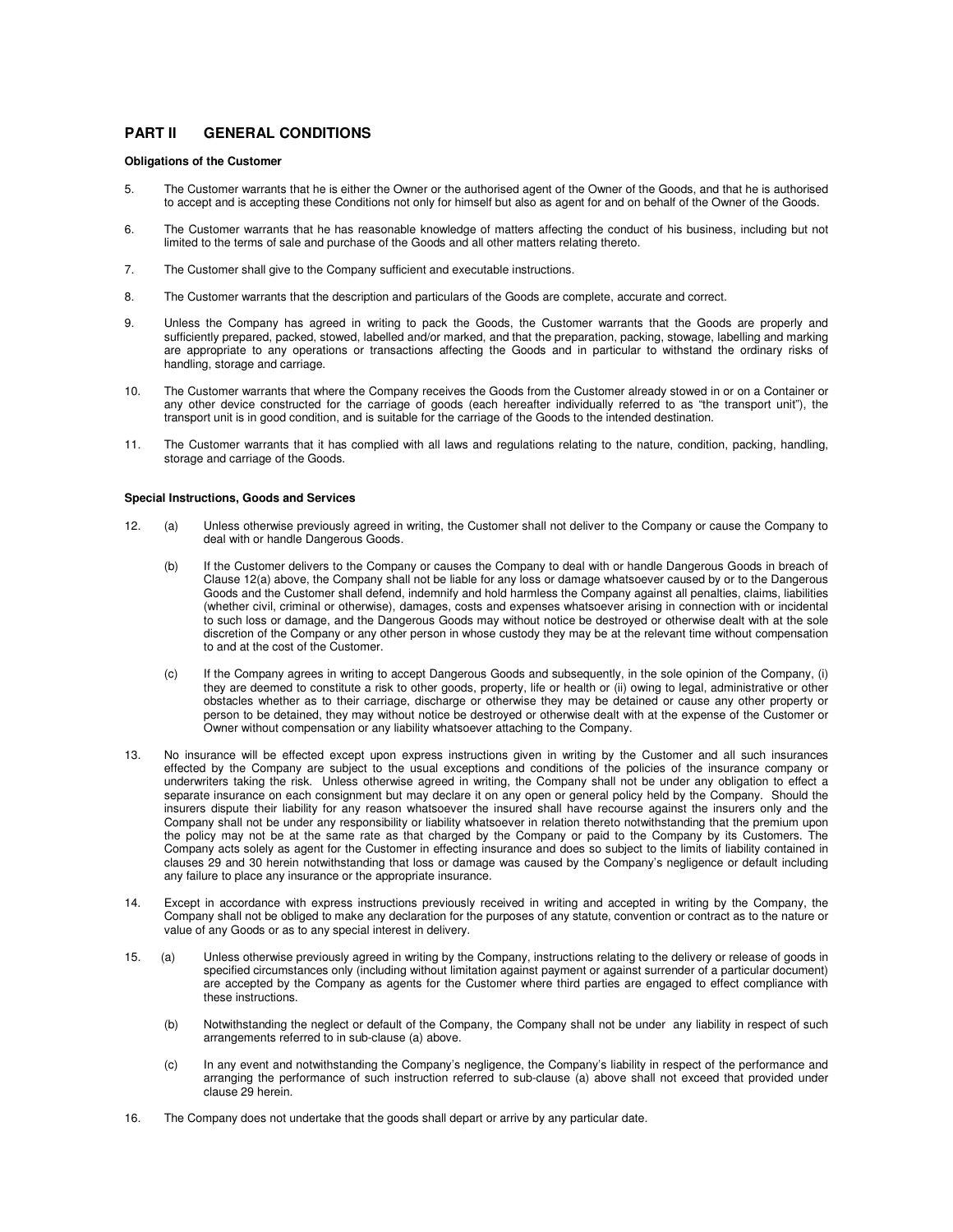#### **General Indemnities**

- 17. The Customer undertakes that no claim shall be made against any director, servant or employee of the Company which imposes or seek to impose upon them any liability in connection with any Services undertaken by the Company and if any such claim is made, to indemnify the Company and the said director, servant or employee against all consequences thereof.
- 18. The Customer and the Owner shall hold harmless, defend and keep the company indemnified from and against:
	- (a) All liability, loss, damage, costs and expenses whatsoever including without prejudice to the generality of the foregoing, all duties, taxes, imports, levies, deposits and outlays of whatsoever nature levied by any Authority in relation to the Goods and for all payments and fines arising out of the Company acting in accordance with the Customer's instructions or arising from any breach by the Customer or Owner of any Warranty or obligation contained in these Conditions or from the negligence of the Customer or Owner; and
	- (b) Without derogation from sub-clause (a) above, any liability assumed or incurred by the Company when by reason of carrying out the Customer's instructions the Company has reasonably become liable or may become liable to any other party; and
	- (c) All claims, costs and demands whatsoever and by whomsoever made or preferred in excess of the liability of the Company under the terms of these Conditions regardless whether such claims, costs and demands arise from or in connection with the negligence or breach of duty of the Company its servants, sub-contractors or agents.
	- (d) Advice and information, in whatever form as may be given, are provided by the Company for the Customer only and the Customer shall defend, indemnify and hold harmless the Company for all liability, loss, damage, costs and expenses arising out of any other person relying on such advice or information. Except under special arrangements, advice and information which are not related to instructions accepted by the Company are provided gratuitously and without liability.
	- (e) (i) The Customer and Owner expressly agrees that no servant, agent or other person (including any independent contractor) shall in any circumstances be under any liability to the Customer or Owner for any loss or damage or delay of whatsoever kind arising or resulting directly or indirectly from any act, neglect or default on his part while acting in the course of or in connection with his employment or as agent of the Company or otherwise. Without prejudice to the generality of the foregoing every exemption, limitation, condition and liberty herein contained and every right, exemption from liability, defence and immunity applicable to the Company shall also be available and shall extend to protect every such servant, agent or other person (including any independent contractor) and for the purpose of this condition, the Company is or shall be deemed to be acting as agent or trustee on behalf of and for the benefit of all such servants, agents or other persons (including any independent contractors) and all such persons shall to this extent be or deemed to be parties to the contract between the Company and the Customer or Owner.
		- (ii) In this Clause 18, "contractor" and "contractors" include direct and indirect sub-contractors and their respective servants and agents.
	- (f) The Customer and Owner shall solely be liable for demurrage or loss, damage, contamination, soiling or detention before during or after the carriage of property (including but not limited to Containers) of the Company or any person or vessel referred to herein caused directly or indirectly by the Customer or Owner or any person acting as servants, agents or independent contractors for or on behalf of either of them.

### **Charges, etc.**

- 19. (a) The Customer shall pay to the Company in cash or in such manner as the Company may agree all sums immediately when due without deduction or deferment on account of any claim, counterclaims or set-off and the Customer agrees to waive the right of set-off, if any, as against the company.
	- (b) When the Company is instructed to collect freight, duties, charges or other expenses from any person other than the Customer, the Customer shall remain responsible and shall make payment of the same to the Company on receipt of evidence of demand and in the absence of evidence of payment for whatever reason by such other person.
	- (c) On all amounts overdue to the Company, the Customer shall pay to the Company interest, calculated from the date such amounts are overdue until payment thereof, at the rate of two (2) per cent. per month.
	- (d) Notwithstanding and without prejudice to Clause 19(c), in the event that the Customer fails to pay any sum due to the Company within five (5) days from the date any such sum is due, the Company shall be entitled at any time thereafter by written notice to the Customer declare that:
		- all credit terms in respect of all or any part of the Services rendered pursuant to these Conditions shall be cancelled, whereupon the same shall be cancelled; and
		- all sums payable by the Customer to the Company in respect of all or any part of the Services rendered pursuant to these Conditions have become due and payable, whereupon the same shall immediately or in accordance with the terms of such notice become due and payable.
	- (e) Any dispute as to the amount or accuracy of any invoice issued by the Company shall be raised by the Customer within 30 days from the date of the invoice, failing which, the Customer is deemed to have conclusively accepted that the invoice is complete and accurate.
	- (f) Unless otherwise expressly agreed in writing, all invoices rendered by the Company are payable immediately on sight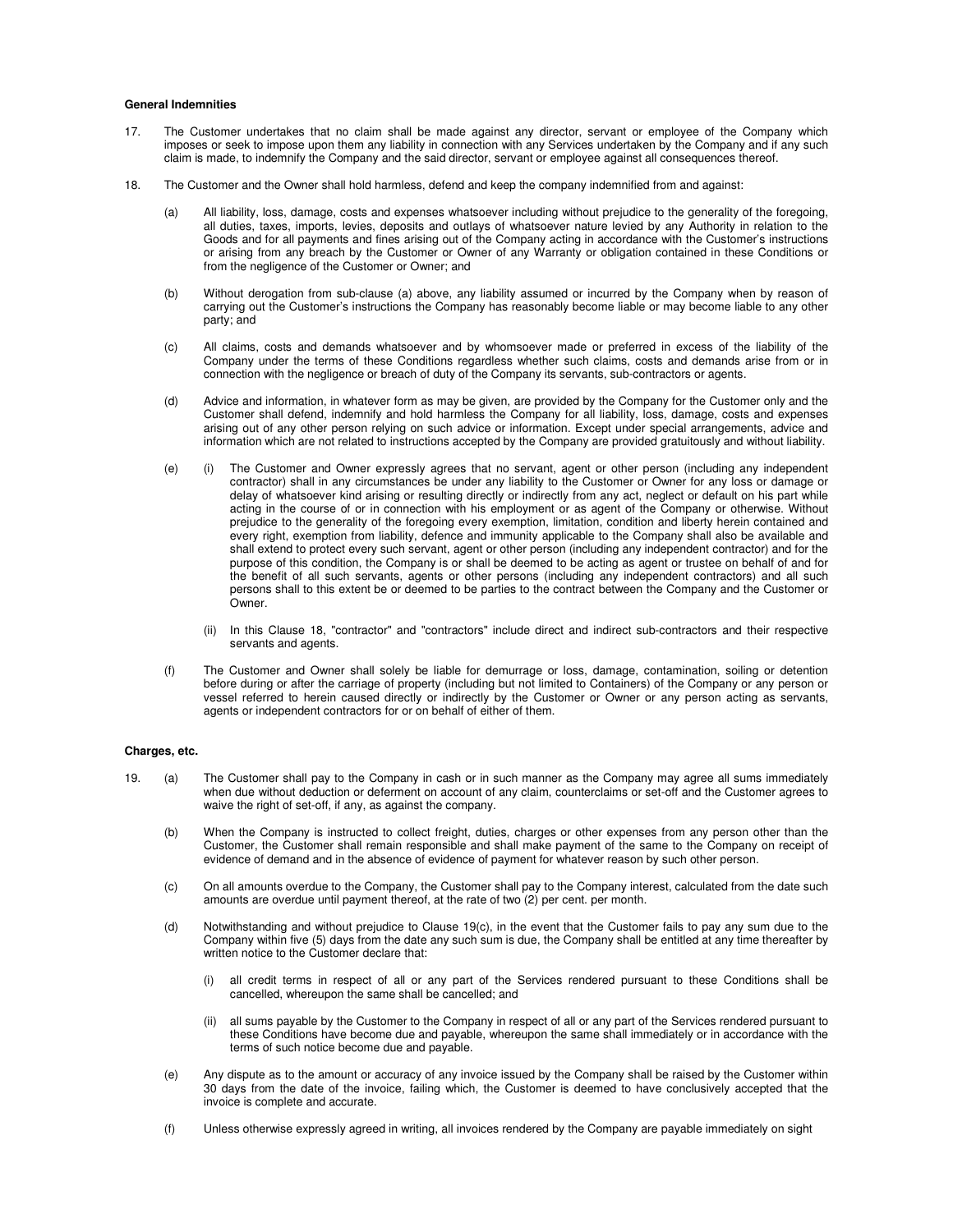(g) Quotations are given on the basis of immediate acceptance and are subject to withdrawal or revision. Unless otherwise agreed in writing the Company shall be, after acceptance, at liberty to revise quotations or charges with or without notice in the event of changes outside the Company's control including but not limited to changes in currency exchange rates, rates of freight, insurance premiums or any charges applicable to the "Goods".

### **Liberties and Rights of the Company**

- 20. Except insofar as has otherwise been agreed in writing, the Company shall be entitled and the Customer hereby authorises the Company to enter into contracts on behalf of itself or the Customer and without notice to the Customer,
	- (a) for the carriage of Goods by any route, means or person;
	- (b) for the carriage of Goods of any description whether containerised or not on or under the deck of any vessel;
	- (c) for the storage, packing, transhipment, loading, unloading or handling of Goods by any person at any place whether on shore or afloat and for any length of time;
	- (d) for the carriage or storage of Goods in Containers or with other Goods of whatever nature; or
	- (e) for the performance of any of its own obligations,

 and to do such acts as in the sole opinion of the Company may be necessary or incidental to the performance of the Company's obligations.

- 21. (a) The Company shall be entitled but under no obligation to depart from the Customer's instructions in any respect if in the sole opinion of the Company there is good reason to do so in the Customer's interest and the Company shall not thereby incur any additional liability whatsoever, other than its liability (if any) hereunder.
	- (b) The Company may at any time comply with the orders or recommendations given by any Authority. The responsibility of the Company in respect of the Goods shall cease on the delivery or other disposition of the Goods in accordance with such orders or recommendations.
- 22. If at any time the performance of the Company's obligations, in the sole opinion of the Company or any person whose services the Company makes use of, is or is likely to be affected by any hindrance, risk, delay, difficulty or disadvantage whatsoever and which cannot be avoided by reasonable endeavours by the Company or such other person, the Company may, on giving notice in writing to the Customer or Owner or without notice where it is not reasonably possible to give such notice, treat the performance of its obligations as terminated and place the Goods or any part of them at the Customer's or Owner's disposal at any place which the Company may deem in its sole opinion safe and convenient, whereupon the responsibility of the Company in respect of the Goods shall wholly cease. The Customer shall pay on demand any additional costs of carriage and delivery to and storage at such places and all other expenses incurred by the Company.
- 23. If delivery of the Goods or any part thereof is not taken by the Customer or Owner at the time and place when and where the Company or any person whose services the Company makes use of calls upon the Customer or Owner to take delivery thereof, the Company shall be entitled to store the Goods or any part thereof at the sole risk of the Customer, whereupon the liability of the Company in respect of such Goods shall wholly cease and the cost of such storage and all other expenses and liability whatsoever paid or payable or incurred or which may be incurred by the Company shall be paid by the Customer on demand.
- 24. Without prejudice to Clauses 22 and 23, the Company shall be entitled but under no obligation, at the expense of the Customer payable on demand and without any liability on the part of the Company to the Customer or the Owner, to sell or dispose:
	- (a) on giving 7 days' notice in writing to the Customer of Goods or any part thereof which in the sole opinion of the Company cannot be delivered as instructed; or
	- (b) without notice to the Customer, of Goods which have perished, deteriorated or altered, or are in immediate prospect of doing so or which has caused or may reasonably be expected to cause loss or damage to any person or property or to contravene any applicable laws or regulations.
- 25. (a) All Goods and documents in the possession, custody and control of the Company or its agents shall be subject to a general lien and right of detention for all sums (including without limitation all costs and charges payable by the Customer) due to the Company at any time and from time to time whether in respect of Services provided or in respect of such Goods or other goods or otherwise. If the sums due as aforesaid are not satisfied within 7 days of a notice in writing by the Company to the Customer, the Company shall be entitled to sell or dispose of the Goods or documents whether by public auction, private treaty or otherwise, and the proceeds of sale shall be applied in satisfaction of firstly, the costs and expenses of the sale or disposal and secondly, the sums due to the Company without any liability whatsoever on the part of the Company to the Customer. In the event that the proceeds of sale are insufficient to satisfy all sums due to the Company, the Company shall be entitled to recover from the Customer all sums which remain outstanding.
	- (b) Notwithstanding Clause 25(a) above, when the Goods are liable to perish or deteriorate, the Company's right to sell or dispose of the Goods shall arise immediately upon any sum becoming due to the Company subject only to the Company taking reasonable steps to bring to the Customer's attention its intention of selling or disposing of the Goods before doing so.
- 26. The Company shall have the right to enforce against the Customer and Owner jointly and severally any liability of the Customer under these Conditions or to recover from them any sums to be paid by the Customer which upon demand have not been paid.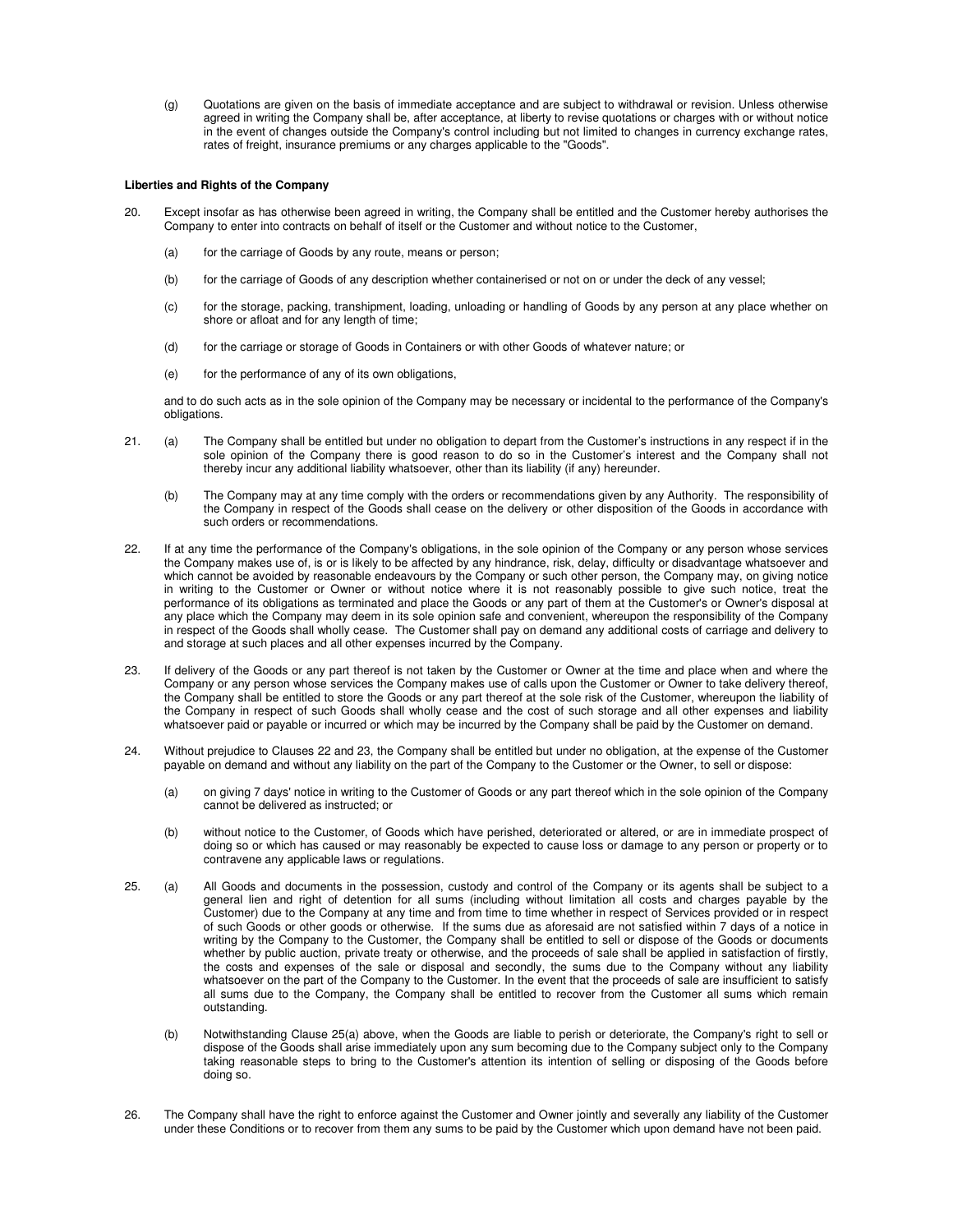#### **Containers**

- 27. (a) If a Container has not been packed nor stuffed by the Company, the Company shall not be liable for loss of or damage to the contents thereof if caused by:
	- (i) the manner in which the Container has been packed or stuffed;
	- (ii) the unsuitability of the contents for carriage in Containers;
	- (iii) the unsuitability or defective condition of the Container provided that where the Container has been supplied by or on behalf of the Company, this paragraph shall apply only if the unsuitability or defective condition (a) arose without any negligence on the part of the Company or (b) would have been apparent upon reasonable inspection by the Customer or Owner or person acting on behalf of either of them or (c) arose as a result of the peculiarity of the Goods and such peculiarity is not made known to the Company; or
	- (iv) the Container not being sealed at the commencement of any carriage.
	- (b) The Customer shall defend, indemnify and hold harmless the Company against all liability, loss, damage, costs and expenses arising from one or more of the matters provided for in (a) above.
	- (c) Where the Company is instructed to provide a Container, in the absence of any specific request in writing, the Company is not under an obligation to provide a Container of any particular type or quality.

### **General Liability**

- 28. (a) The Company shall not be liable for any loss or damage whatsoever arising from:
	- (i) the act or omission of the Customer or Owner or any person acting on their behalf;
	- (ii) compliance with the instructions given to the Company by the Customer, Owner or any other person entitled to give them;
	- (iii) insufficiency of the preparation, packing, storage, labelling or marking of the Goods except where such service has been provided by the Company;
	- (iv) handling, loading, stowage or unloading of the Goods by the Customer or Owner or any person acting on their behalf;
	- (v) inherent vice of the Goods;
	- (vi) riots, civil commotion, strikes, lockouts, stoppage or restrain of labour from whatsoever cause; or
	- (vii) any cause or event which the Company could not avoid and the consequences whereof it could not prevent by the exercise of reasonable diligence.
	- (b) The Company shall not in any circumstances whatsoever and howsoever arising, including without limitation any negligence on the part of the Company, its servants and/or agents be liable for loss or damage howsoever caused to property other than the Goods themselves, indirect or consequential loss or damage, loss of profits, loss of market or the consequences of any delay or deviation.

#### **Amount of Compensation**

- 29. Except in so far as otherwise provided by these Conditions, the liability of the Company howsoever arising and notwithstanding that such liability shall have arisen from the neglect or default of the Company, shall not exceed:
	- (a) in respect of all claims other than those subject to the provisions of Clause 31 below, the lesser of
		- (i) the value of the Goods lost, damaged, misdirected, misdelivered or in respect of which a claim arises; or
		- (ii) S\$5.00 per gross kilogram of the said Goods,

and shall not exceed S\$100,000.00 in any event whatsoever in respect of any one claim; and

- (b) in respect of claims for delay where not excluded by the provisions of these Conditions, the amount of the Company's charges for the services in respect of the Goods delayed.
- 30. For the purposes of Clause 29 and Clause 31, the value of the Goods:
	- (a) shall be calculated by reference to the invoice value of the Goods plus freight and insurance if paid; and
	- (b) if there is no invoice value for the Goods, shall be calculated by reference to the value of such Goods at the place and time when they are delivered to the Customer or Owner, their assignees or such persons as instructed by the Customer or should have been so delivered. The value of the Goods shall be fixed according to the current market value or commodity exchange price or if there is no current market value or commodity exchange price, by reference to the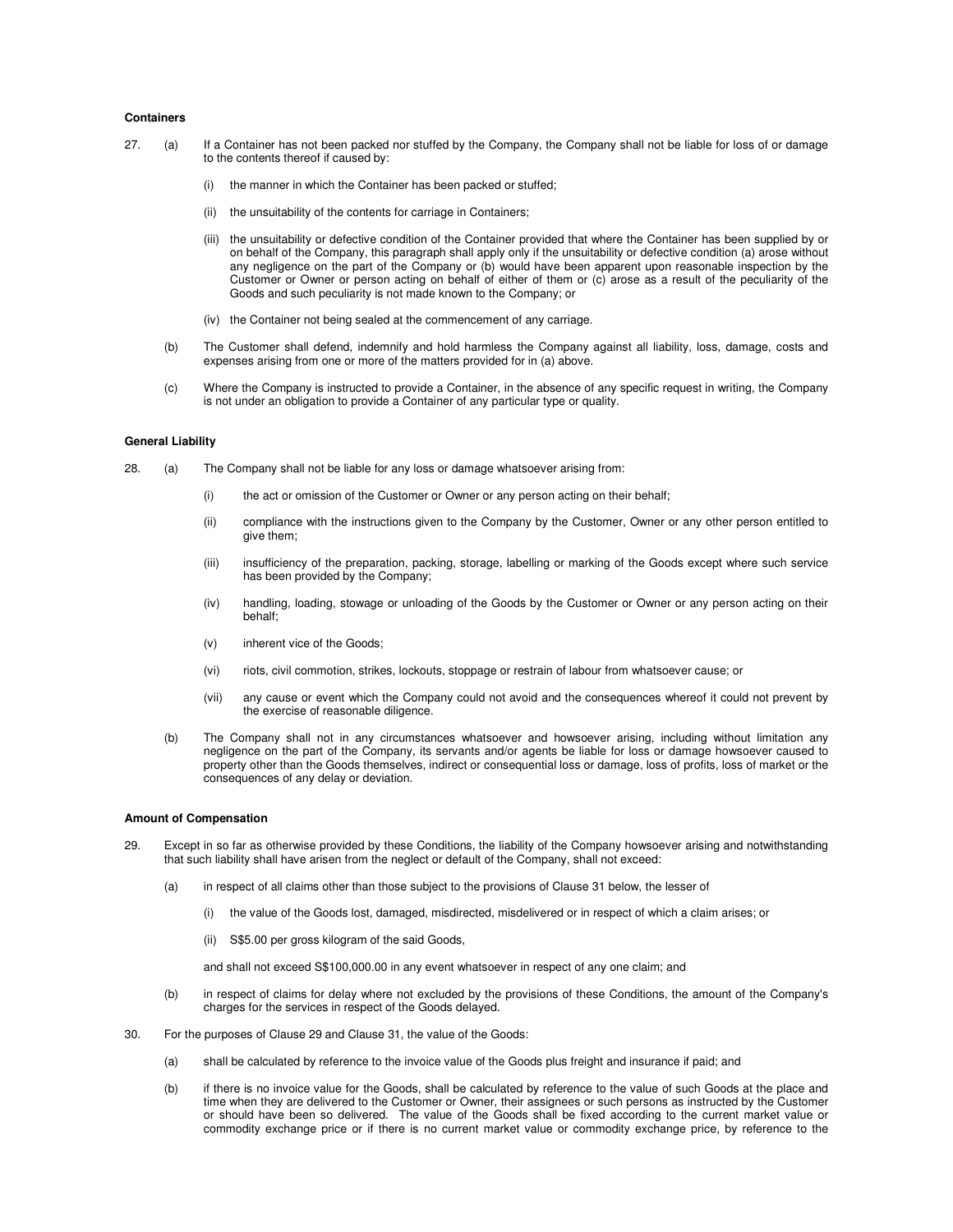normal value of Goods of the same kind and quality.

- 31. By special agreement in writing and on payment of additional charges, higher compensation may be claimed from the Company not exceeding the value of the Goods or the agreed value, whichever is the lesser.
- 32. (a) The Company shall be discharged of any liability whatsoever unless:
	- (i) notice of any claim, such notice being a condition precedent to any liability on the part of the Company, is received in writing by the Company or its agent within 7 days after the date specified in (b) below; and
	- (ii) The Company shall be discharged of any liability whatsoever unless suit is brought in the proper forum within 9 months after the date specified in (b) below.
	- (b) The date referred to in Clause 32(a) above shall:
		- (i) in the case of damage to Goods, the date of delivery of the Goods, and in the case of loss of the Goods, the date the Goods should have been delivered;
		- (ii) in the case of delay or non-delivery of the Goods, the date that the Goods should have been delivered; and
		- (iii) in any other case, the event giving rise to the claim.

## **General Average**

33. The Customer shall defend, indemnify and hold harmless the Company in respect of any general average or any claims of a general average nature which may be made on the Company and the Customer shall provide such security as may be required by the Company in this connection.

#### **Miscellaneous**

- 34. Any notice served by post in relation to or in connection with the Agreement or the Services hereunder shall be conclusively deemed to have been received on the second day following the day on which it was posted to the address of the recipient last known to the Company. Any notice sent by facsimile transmission by the Customer or the Owner to the Company shall be conclusively deemed to have been received at the time of actual receipt by the Company. This clause shall be without prejudice to any other agreement or arrangement between the Company and the Customer or Owner relating to communications by means of Electronic Data Interchange.
- 35. The waiver by the Company of a breach or default of any of the provisions set out in these Conditions shall not be construed as a waiver of any succeeding breach of the same or other provisions herein nor shall any delay or omission on the part of the Company to exercise or avail itself of any right power or privilege that it has or may have hereunder operate as a waiver of any breach or default by the Customer.
- 36. The rights and remedies conferred on the Company under these Conditions shall be cumulative and shall be in addition to and without prejudice to any rights or remedies otherwise available (whether at law or in equity) to the Company.
- 37. (a) The defences and limits of liability provided for by these Conditions shall apply in any action against the Company whether such action be founded in contract or tort or in whatsoever form.
	- (b) Notwithstanding any provisions to the contrary contained herein, Services in relation to goods of a fragile nature such as glass or china; antiques, works of art and pictures; bullion, precious metal objects and jewellry, precious stones; bank notes, coins, travelers cheques, drafts, credit and charge cards, any cards and documents entitling the holder to receive cash, goods or services, accounts, bills, deeds, evidence of debt; computer data on any medium, bonds, negotiable instruments or securities of any kind; goods of a perishable nature such as plants, foodstuffs or provisions; human remains; special goods such as live animals, birds, reptiles, fish and the like and radioactive cargoes are only rendered by the company solely at the Customer's risk without any liability whatsoever to the Company, including without limitation any liability arising from the negligence of the Company.
	- (c) The rates published herewith are for the conveyance to all parts of the world of goods consisting of ordinary merchandise; the Customer is responsible for the payment of any increase in rates, freights, premiums or other charges which may be imposed after the commencement of the transit. Works of art and other goods of high value, goods out of proportion in bulk to their weight such as bicycles, perambulators, feathers, bamboo-furniture or hollow glass, may be accepted at rates which are available from the Company on request. Customs duties, local taxes and charges, porterage and local delivery expenses are additional to the rates for carriage unless otherwise stated. All rates and charges when payable abroad are liable to be slightly increased.
	- (d) The Company shall have the option of charging by value, weight or measurement.

#### **Jurisdiction and Law**

38. These Conditions and any claim or dispute arising out of or in connection with the Services of the Company shall be subject to Singapore law and the exclusive jurisdiction of the Singapore courts.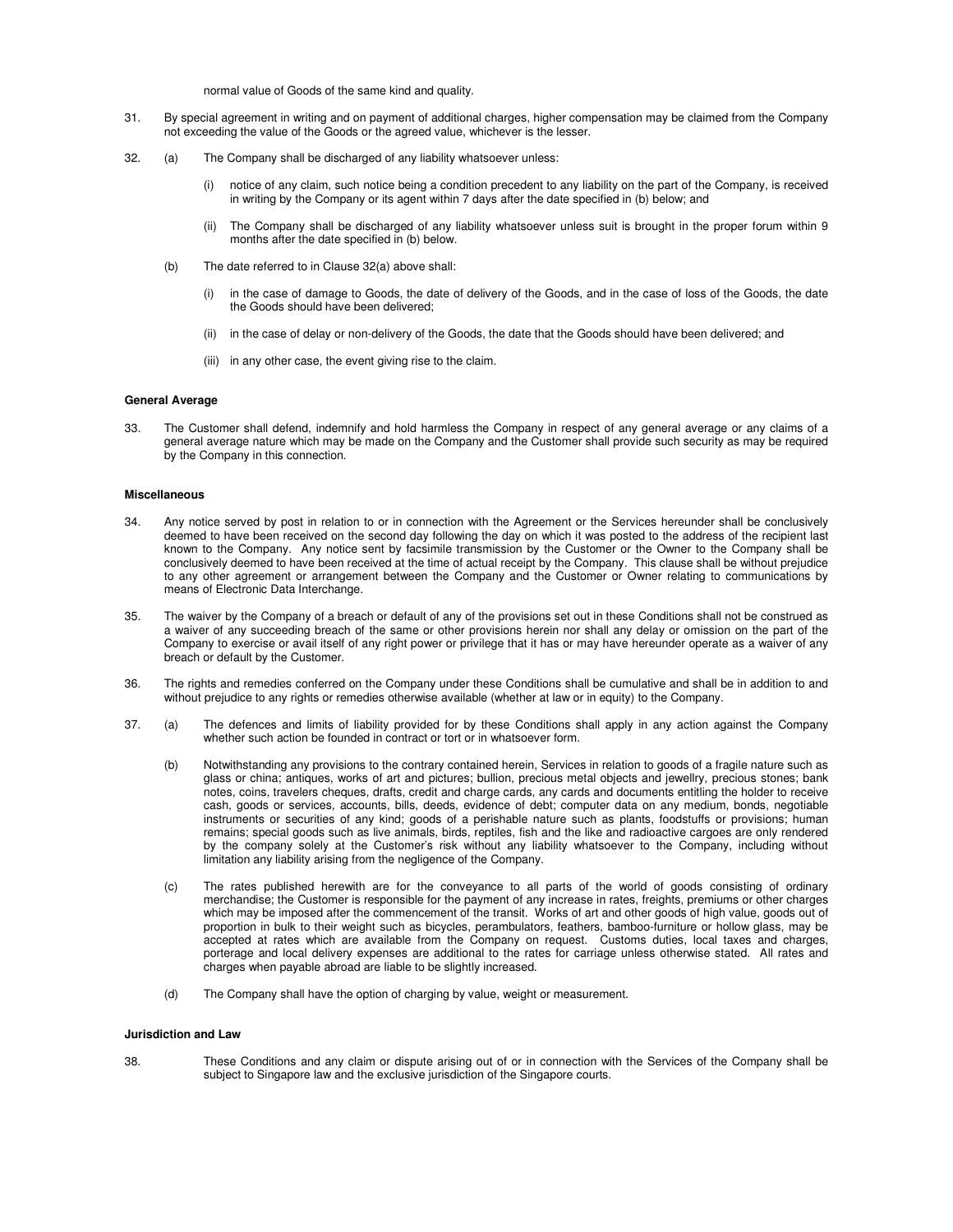# **PART III COMPANY ACTING AS AGENTS**

- 39. (a) To the extent that the Company acts as an agent, the Company does not make or purport to make any contract with the Customer for the carriage, storage or handling of the Goods nor for any other physical service in relation to them and acts solely on behalf of the Customer in securing such services by establishing contracts with third parties so that direct contractual relationships are established between the Customer and such third parties.
	- (b) The Company shall not be liable for the acts or omissions of such third parties referred to in sub-clause (a) above.
	- (c) The Company shall not be responsible for any accident or for any act neglect or default howsoever arising whether willful or otherwise on the part of its agents or those with whom it contracts in respect of the Goods to be forwarded, whether they are carriers by land, sea or air (whether shipowners, lightermen, canal, railway or aircraft operators or others) or warehouse keepers or other persons. The Company shall not be responsible for any money paid or remitted by it on behalf of the senders to any persons in respect of the Goods to be forwarded, whether for the purpose of paying duties or charges in respect of the Goods or otherwise. All the general and special exemptions stated in this condition shall apply although the particular rates or charges made by the Company to the senders or persons forwarding the Goods may not be identical with the amounts paid by it to such agents, contractors or other persons.
- 40. (a) Without prejudice to Clause 20, the Company when acting as an agent has the authority of the Customer to enter into contracts on the Customer's behalf and to do such acts so as to bind the Customer by such contracts and acts in all respects notwithstanding any departure from the Customer's instructions.
	- (b) The Company only forwards Goods subject to the contracts, terms, conditions, and regulations of the various persons, companies or Authorities into whose possession the Goods may pass.
	- (c) The Customer shall defend, indemnify and hold harmless the Company in respect of all liability, loss, damage, costs or expenses arising out of any contracts made in the procurement of the satisfaction of the Customer's requirements.

#### **Choice of Rates**

41. Where there is a choice of rates according to the extent or degree of liability assumed by persons carrying, storing or handling the Goods, no declaration of value where optional will be made unless otherwise agreed in writing.

# **PART IV COMPANY ACTING AS PRINCIPAL**

- 42. To the extent that the Company contracts as principal for the performance of the Customer's instructions, the Company undertakes to perform or in its own name to procure the performance of the Customer's instructions and subject to the provisions of these Conditions shall be liable for the loss of or damage to the Goods occurring from the time that the Goods are taken into its charge until the time of delivery.
- 43. Notwithstanding any other provision in these Conditions, except for the provisions in clauses 29, 30, 31 and 32 herein, if it is proven that loss of or damage to the Goods occurred, the Company's liability shall be determined by the provisions contained in any international convention or national law, the provisions of which:
	- (a) cannot be departed from by private contract, to the detriment of the claimant; and
	- (b) would have applied if the claimant had made a separate and direct contract with the actual provider of the particular service in respect of that service or stage of carriage where the loss or damage occurred and received as evidence thereof any particular document which must be issued if such international convention or national law shall apply.
- 44. Notwithstanding any provision in these Conditions but subject to Clauses 43 and 45, if it can be proved that the loss of or damage to the Goods occurred at sea or inland waterway and the provisions of Clause 43 do not apply, the Company's liability shall be limited to those set out in the Hague-Visby Rules and the Company shall be entitled to rely on all defences, exemptions or limitations provided to carriers by the Hague-Visby Rules. Reference in the Hague-Visby Rules to carriage by sea shall be deemed to include reference to carriage by inland waterways and the Hague-Visby Rules shall be construed accordingly.
- 45. Notwithstanding the provisions of Clause 44, if the loss of or damage to the Goods occurred at sea or on inland waterways, and the Owner, Charterer or operator of the vessel establishes a limitation fund, the liability of the Company shall be limited to the proportion of the said limitation fund allocated to the Goods.

### **Air Carriage**

46. If the Company acts as a principal in respect of a carriage of Goods by air, the following notice is hereby given:

 If the carriage involves an ultimate destination or stop in a country other than the country of departure, the Warsaw Convention may be applicable and the Convention governs and in most cases limits the liability of carriers in respect of loss of or damage to cargo. Agreed stopping places are those places (other than the places of departure and destination) shown under requested routing and/or those places shown in carriers timetable as scheduled stopping places for the route. The address of the first carrier is the airport of departure.

#### **Both To Blame Collision Clause**

47. The current Both-to-Blame Collision Clause as adopted by BIMCO is incorporated in and deemed to form part of these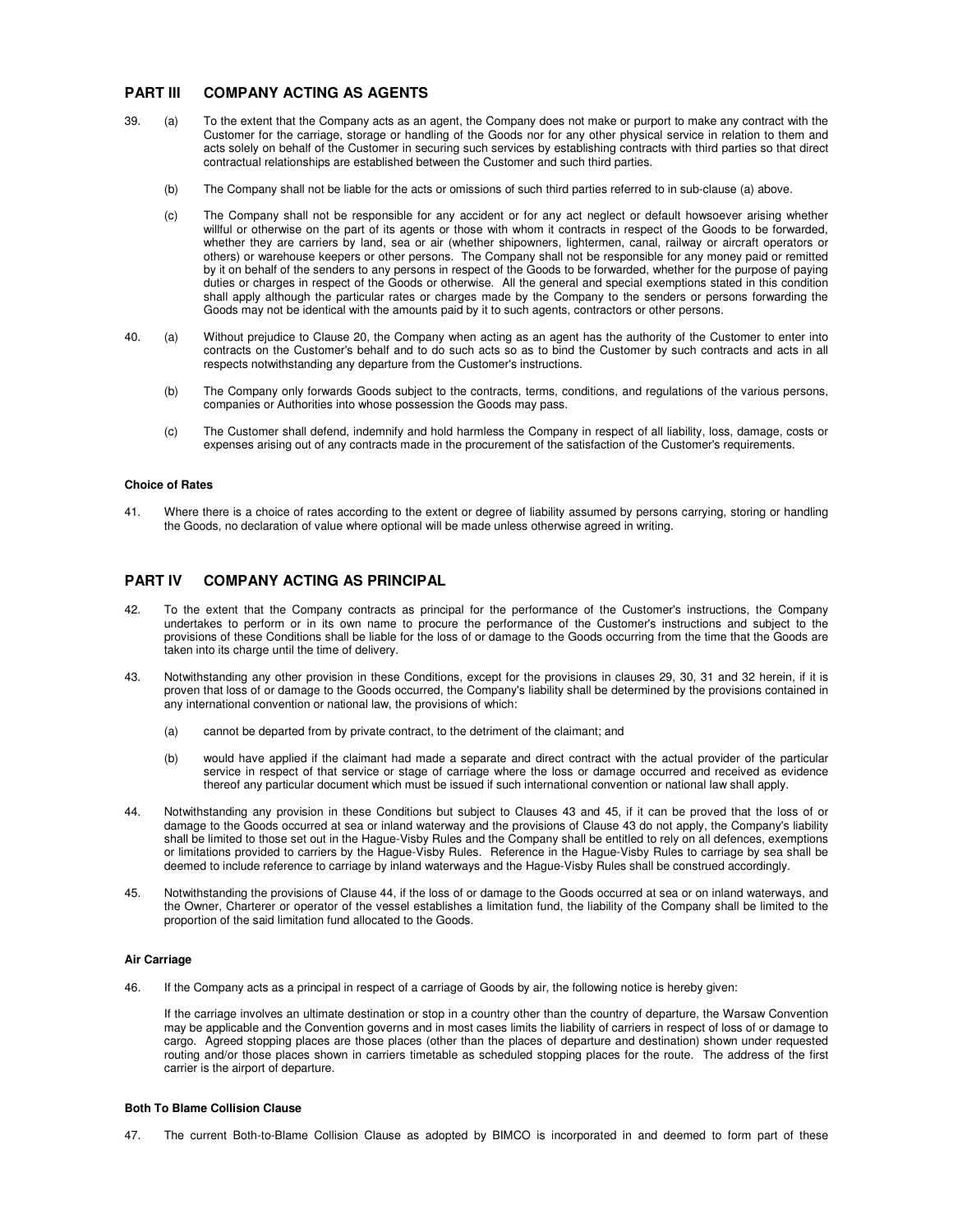Conditions. If the vessel comes into collision with another vessel as a result of the negligence of the other vessel and any act of negligence of default of the Master, Marines, Pilot or the servant of the carrier in the navigation or in the management of the vessel, the merchant will indemnify the carrier against all loss or liability to the other or non-carrying vessel or her Owner insofar as such loss or liability represents loss of or damage to or any claim whatsoever of the owner of the said goods paid or payable by the carrying vessel or her Owner as part of his claim against the carrying vessel or carrier. The foregoing provisions shall also apply where the Owner operator or those in charge of any vessels or objects other than or in addition to the colliding vessels or objects are at fault in respect of a collision or contract.

Cont'd Annex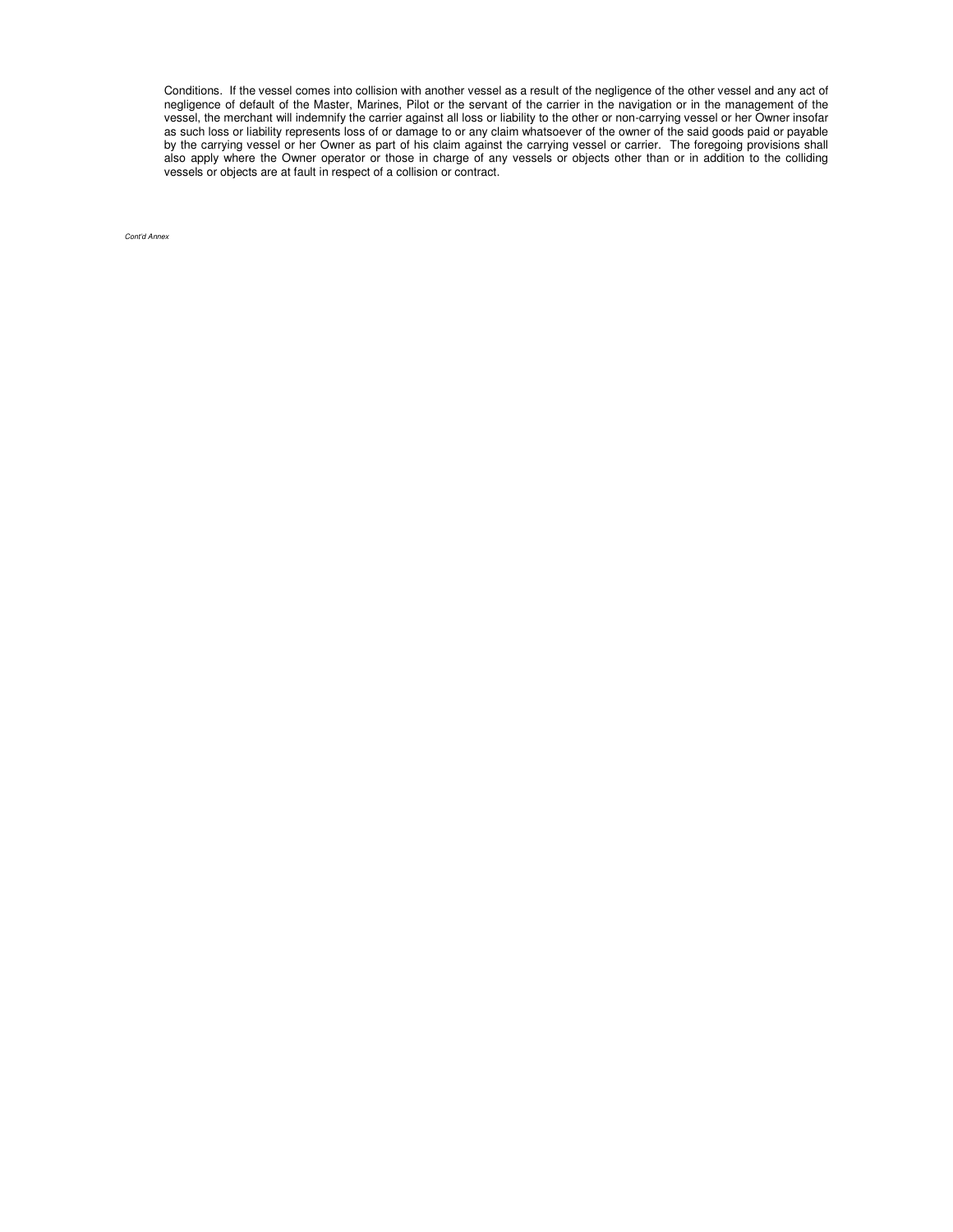#### **1. Objective and Definitions**

- 1.1 These Rules are intended to facilitate the provision of Services by the Company to its Customers through the use of Electronic Data Interchange by electronically sending and receiving data in agreed formats in substitution for conventional paper-based documents. These Rules seek to assure that such transactions are not legally invalid or unenforceable by reason only of their being effected by means of available electronic technologies for the benefit of the parties.
- 1.2 Terms defined in the Standard Trading Conditions to which these Rules form an Annex but not specifically defined herein shall, unless the context otherwise requires, have the same meanings when used in these Rules.
- 1.3 In these Rules, the following expressions, except where the context otherwise requires or where it is otherwise stated, shall have the following meanings:

#### "Adopted Protocol"

 means the method for the interchange of Messages based on the [EDIFACT] standard for the presentation and structuring or the communication of Messages, or such other standard as may be specifically agreed upon in writing by the parties, and more particularly defined in the User Manual;

#### "Data Log"

 means a complete and chronologically sequential record, automatically generated, of all the Messages sent and received by a party and maintained in accordance with the rules stipulated in the User Manual;

#### "Message"

 means a communication relating to the provisions of the Services which is structured in accordance with the Adopted Protocol and includes, where the context permits, any part of such communication;

#### "User Manual"

 means the edition currently in force of the manual on, inter alia, the operational, security and technical procedures and rules applicable to the transmission of Messages using the Adopted Protocol; and

#### "writing"

includes a duly authenticated Message.

1.4 In these Rules, references to "electronic" include a reference to mechanical, electromechanical, optical, electro-chemical or other medium for the storage or conveyance of transmitted Messages.

#### **2. Application**

- 2.1 These Rules shall apply to all Messages between the Company and its Customers using the Adopted Protocol in relation to the provision by the Company of any Services to which the Standard Trading Conditions apply.
- 2.2 Except as expressly provided, these Rules do not apply to govern any other relationships (contractual or otherwise) in the context of which Messages are communicated and, in particular, do not apply to the underlying commercial transactions relating to the provision of the Services, which shall be governed by the Standard Trading Conditions.

#### **3. Systems Operations and Confidentiality**

- 3.1 The Company and the Customer agree that each of them shall:
	- (a) at its own expense, test and maintain its equipment, software and services necessary to effectively and reliably transmit and receive Messages;
	- (b) ensure that no changes are made to the systems operations which impair the mutual capabilities of the parties to communicate as contemplated by these Rules without providing reasonable prior notice of the intended change;
	- (c) implement and maintain security procedures, including any specified in the User Manual, to protect Messages and their records against misuse, improper or unauthorised access, alteration or loss;
	- (d) that its Messages are correct and complete in form and secured in accordance with the provisions of the User Manual; and
	- (e) ensure that intermediaries employed to retransmit Messages are instructed not to make unauthorised change in the data content and that the data content of such Messages is not disclosed to any unauthorised person.
- 3.2 No information contained in any Message communicated under these Rules shall be considered confidential unless by operation of law or by designation in the User Manual or in the Message.
- 3.3 In the circumstances stipulated in the User Manual or if so agreed between the parties, the parties shall apply special protection (such as encryption or other means listed in the User Manual or agreed between the parties) to the Messages behind transmitted. Unless the parties otherwise agree, the recipient of Messages so protected shall ensure that at least the same level of protection used by the sender is applied for any further transmission.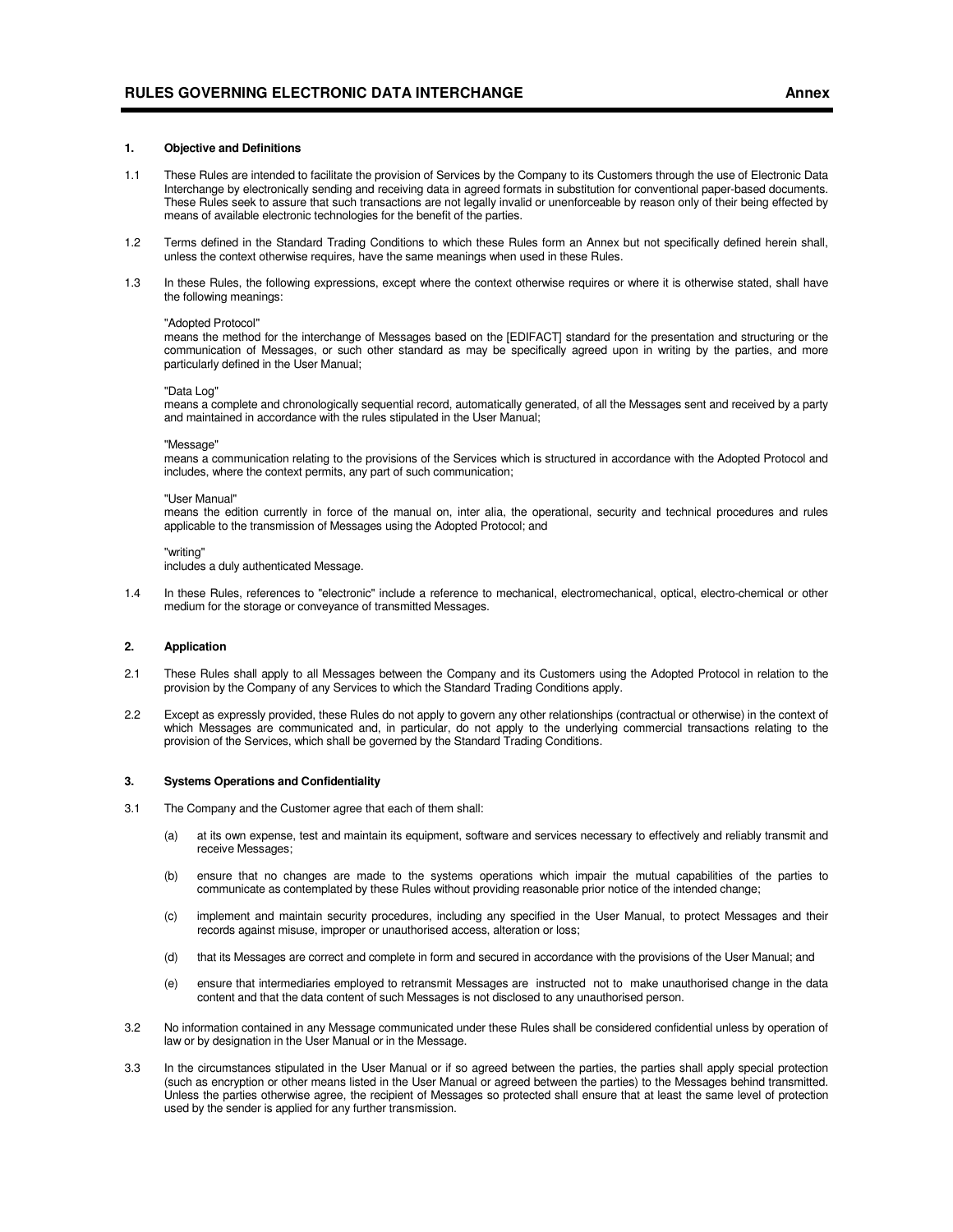#### **4. Verification of Messages**

4.1 All Messages must identify the sender and recipient in accordance with the provisions of the User Manual and must include a means of verifying the formal completeness and authenticity of the Message by some means agreed upon in writing by the parties or by the means provided for in the Adopted Protocol.

### **5. Integrity of Messages**

- 5.1 Any Message transmitted in compliance with these Rules shall be deemed to have been received when accessible to the intended recipient in the manner designated in the User Manual. Subject to Rule 5.2, each party accepts the integrity of all Messages and agrees to accord these the same status as would be applicable to information sent via paper documents.
- 5.2 Where there is evidence that a Message has been or is likely to have been corrupted, garbled, incomplete, incorrect or not in good order, it shall not be acted upon by the recipient.
- 5.3 If the sender has been able to identify the circumstances mentioned in Rule 5.2, he shall re-transmit the Message as soon as practicable with a clear indication that it is a corrected Message. In the absence of such re-transmission, the recipient's version of the Message shall prevail.
- 5.4 If it is the recipient who is able to identify the circumstances mentioned in Rule 5.2, he shall inform the sender (if identifiable from the received Message) as soon as practicable and shall not act on the Message until he has received the correct Message or confirmation that the received Message is correct. In the absence of such notice to the sender by the recipient, the sender's version of the Message shall prevail.
- 5.5 Notwithstanding that the sender is responsible and liable for the completeness and accuracy of a Message, the sender will not be liable for the consequences of an incomplete or incorrect Message if the error is or should be reasonably obvious to the recipient.
- 5.6 If the recipient has reason to believe that the message is not intended for him, he should take reasonable action to inform the sender immediately and should delete the information contained in the Message from his system but not the Data Log.

#### **6. Acknowledgement of Receipt of Messages**

- 6.1 Unless otherwise designated in the User Manual or the sender of a Message has expressly requested the recipient to acknowledge receipt of the Message, the receipt of the Message need not be acknowledged by the recipient.
- 6.2 Where an acknowledgement of receipt of a Message is designated in the User Manual or the sender of a Message has expressly requested the recipient to acknowledge receipt of a Message, the following provisions shall apply:
	- (a) any acknowledgement of receipt of such a Message shall be given in such form, by such method and within such time limit as may be specified in the User Manual or as may be expressly agreed between the parties;
	- (b) where the User Manual does not specify the form, method and/or time limit for the acknowledgement of receipt of a Message, or the sender has not agreed with the recipient that the acknowledgement is to be given in a particular form, by a particular method and/or by a certain time limit, the acknowledgement may be given as soon as practicable after receipt of the Message by the recipient by:
		- any communication by the recipient, automated or otherwise; or
		- (ii) any conduct of the recipient,

sufficient in the circumstances then existing to indicate to the sender that the Message has been received;

- (c) if the sender has not received an acknowledgement within the time limit mentioned in the foregoing provisions of this Rule 6, he should take immediate action to obtain it. If, despite such action, an acknowledgement is not received within a further time stipulated by the sender, the sender should advise the recipient of the non-receipt in accordance with the procedures laid down in the User Manual. If he does so, he is entitled to regard the Message as null and void upon giving notice to that effect to the recipient without undue delay;
- (d) the recipient shall not act on such Message until the acknowledgement is sent in accordance with the foregoing provisions; and
- (e) the costs incurred by the recipient in sending such an acknowledgement shall be borne by the sender.

## **7. Confirmation of Content**

- 7.1 The sender of a Message may, in addition to the acknowledgement, request the recipient to advise him whether the content of the Message has been received and the form it has been received in, without prejudice to any subsequent consideration or action that the contents may warrant. A recipient is not authorised to act on such a Message until he has complied with the request of the sender. The sender shall bear the cost of the recipient in sending the confirmation of content/form.
- 7.2 The confirmation referred to in Rule 7.1 above shall be given in such manner and within such time limit as the parties may expressly agree. Where the sender has not agreed with the recipient that the confirmation is to be given in particular form or by a particular method or by a particular time limit, confirmation may be given as soon as practicable after receipt of the Message by the Recipient by:
	- (a) any communication by the recipient, automated or otherwise; or